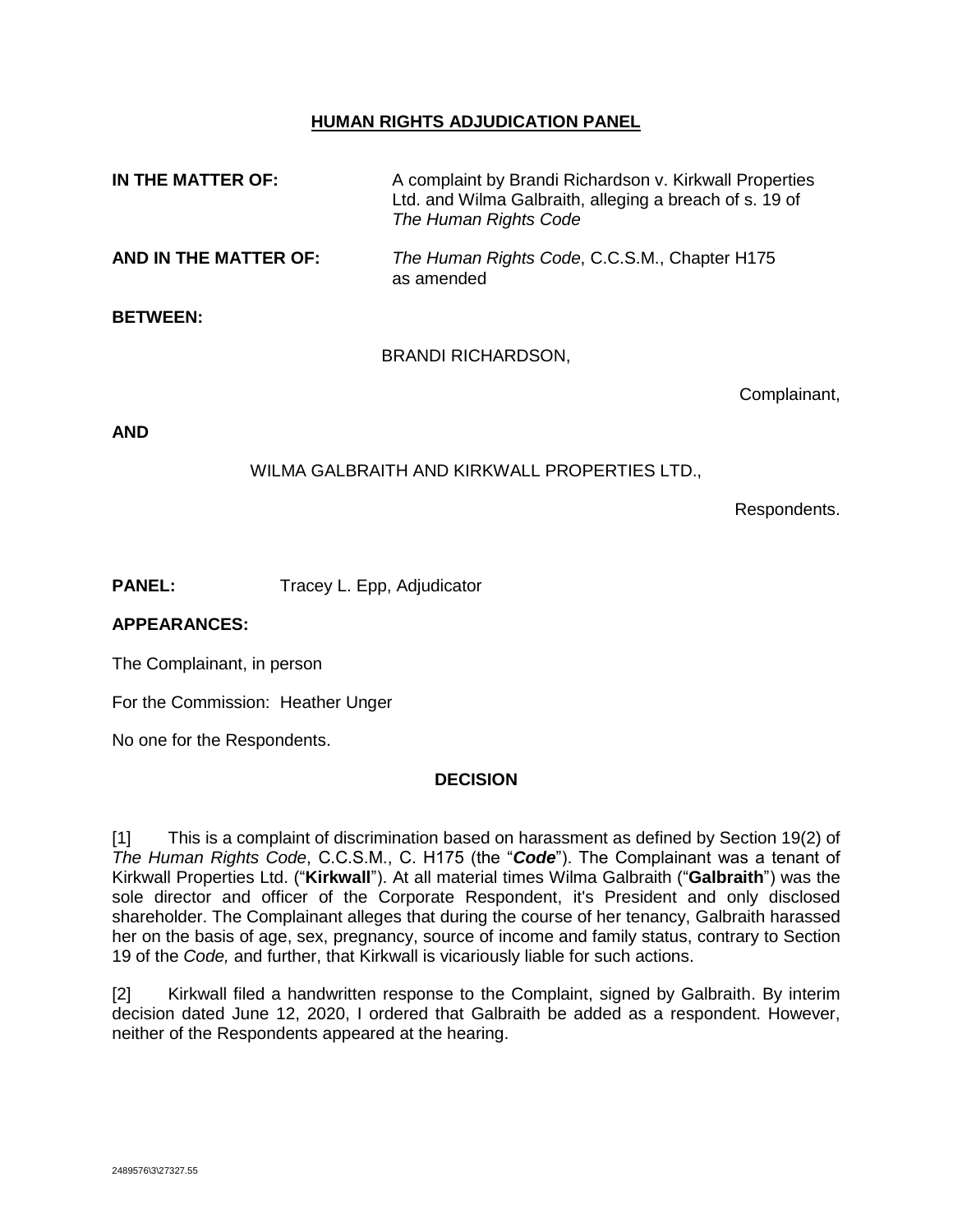### **PRELIMINARY MATTERS**

[3] I am satisfied that Kirkwall was properly advised of my designation as adjudicator. Kirkwall did not provide an email address for communications and accordingly, all communications were mailed to Kirkwall's corporate address, both by regular mail and either registered mail or personal delivery.

[4] An in-person, pre-hearing conference was conducted on February 7, 2020 at which time Galbraith, on behalf of Kirkwall, attended and agreed to a number of procedural matters including hearing dates. Further, Galbraith personally and on behalf of Kirkwall was given notice that the Commission was considering bringing a motion to add Galbraith as a respondent. Finally, Galbraith, on her own behalf and on behalf of Kirkwall, confirmed one single address for service of all communications and documents.

[5] Subsequent to the in-person pre-hearing conference, the Commission brought forth its motion to add Galbraith as a respondent to these proceedings. I am satisfied that both Galbraith and Kirkwall were given notice of the motion and an opportunity to respond. However, neither chose to respond to the motion.

[6] In June 2020 I issued my interim decision adding Galbraith as a Respondent to these proceedings. I am satisfied that both Galbraith and Kirkwall were given notice of my interim decision. A copy of the decision is attached for ease of reference.

[7] A Notice of Hearing was properly served upon both Kirkwall and Galbraith. Further, the Commission gave notice of the hearing both on their website and by notice in the *Winnipeg Free Press.*

[8] Based upon all of the above, I am satisfied that both Respondents were given notice of the dates set for the hearing of this matter.

## **EVIDENCE**

#### **The Complainant**

[9] The Complainant testified at the hearing. I find that the incidents the Complainant alleges to have occurred did occur, and occurred in the manner described by her in her testimony, as summarized below.

[10] At the time of the hearing, the Complainant was 25 years of age and attending Red River College, entering into her second year. She had two children aged 3 and 5, and custody of her 12 year old sister. At the time of the hearing the Complainant's older child was residing with her father.

[11] The Complainant was single, and in receipt of EIA (Employment Income Assistance). She recently worked part-time for a staffing agency. The Complainant previously lived in Ontario, and returned to Manitoba in 2015.

[12] In June 2016 the Complainant was 21 years old, with one small child and her young sister. She was in receipt of EIA at that time and lived on Pritchard Avenue. She wished to move closer to her mother and her child's father. Kirkwood owned and managed an apartment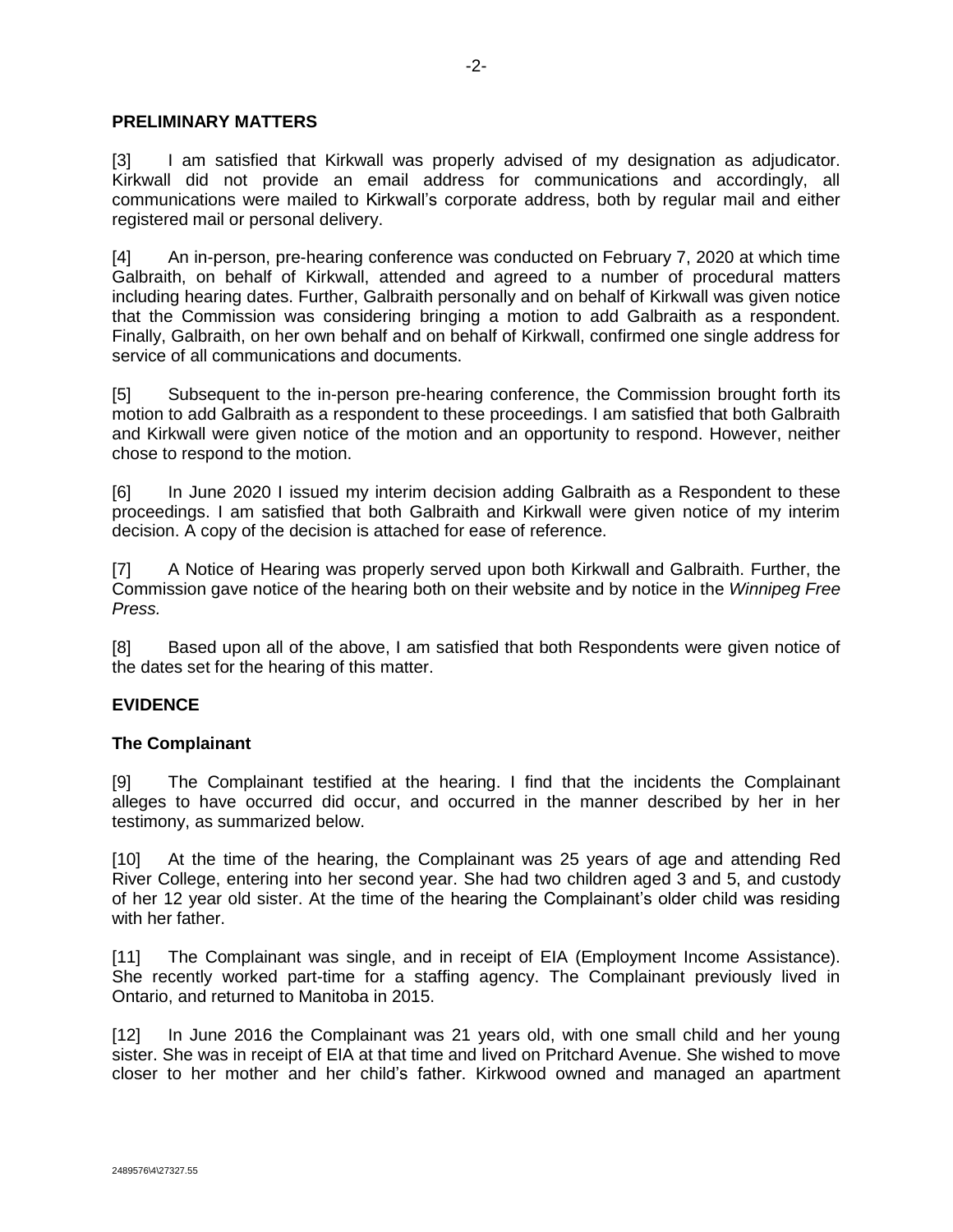building located on Henderson Highway in Winnipeg (the "**Apartment Block**" or the "**Apartment**"), which was in the Complainant's preferred area of Winnipeg.

[13] The Complaint says that she called the phone number for Kirkwall and spoke to Galbraith who said she was the landlord. The Complainant says that she did not know Galbraith owned the Apartment Block until she filed the within Complaint.

[14] The Complainant met with Galbraith a few days after her initial call in order to see the Apartment. Galbraith and a woman identified as Jeanette showed her the Apartment. The Complainant told them that she had 1-year-old daughter and was raising her younger sister. She also told them that she was on EIA. Galbraith did not know what EIA was. The Complainant explained that is was welfare. Galbraith then said that people on welfare are junkies and alcoholics. The Complainant told Galbraith that she did not drink or do drugs.

[15] The Complainant says that this conversation made her feel uncomfortable. However, she wanted the Apartment. It was close to her mother, her daughter's father, a park and a grocery store. She said that when on EIA, housing options are limited. She tried to convince Galbraith that she would be a good tenant. Jeanette suggested to Galbraith that she give the Complainant a chance, and Galbraith agreed. The Complainant filled out an application form that included her name, birthday, source of income ("**SOI**"), income level and references. Galbraith asked if welfare would send money directly to Kirkwall to which the Complainant said no, and offered to pay her rent via e-transfer or cash. Galbraith requested that she be paid in cash. The Complainant was not given a copy of her application.

[16] In addition to the above, the Complainant and Galbraith agreed that the Complainant would pay a damage deposit (half of one months' rent) by June 20, 2016. Upon receipt of the damage deposit and first months' rent, the Complainant would be allowed to move into the Apartment.

[17] A few days prior to June 20, 2016, Galbraith telephoned the Complainant to advise that she had changed her mind and did not want to rent the Apartment to the Complainant. When the Complainant asked why, Galbraith said it was because she was "on welfare". However, the Complainant was desperate. She did not renew her lease on the Pritchard Avenue apartment, and had turned down other apartments that she had applied for. She was afraid of being homeless. Galbraith reiterated that people on welfare are junkies and alcoholics. She was able to convince the Respondents to rent the Apartment to her.

[18] Galbraith and the Complainant met on June  $20<sup>th</sup>$  at which time the Complainant paid the agreed upon damage deposit. The parties signed a Lease and Condition Report that had already been completed before they met. The Complainant then received the keys to the Apartment.

[19] The Lease itself is a one page, handwritten document dated June 28, 2016 signed by the Complainant and Galbraith on behalf of Kirkwall. The Lease made no mention of the deposit, nor of who would be living in the apartment or rules regarding visitors.

[20] The Complainant moved into the Apartment at the end of June 2016. She lived there until May 2017. During her tenancy, the Complainant recommended a friend, "CB", to the Respondents. CB and the Complainant had been close friends in high school. CB moved into the apartment across the hall from the Complainant in August 2016. The Complainant told Galbraith that CB was "like a sister" to her.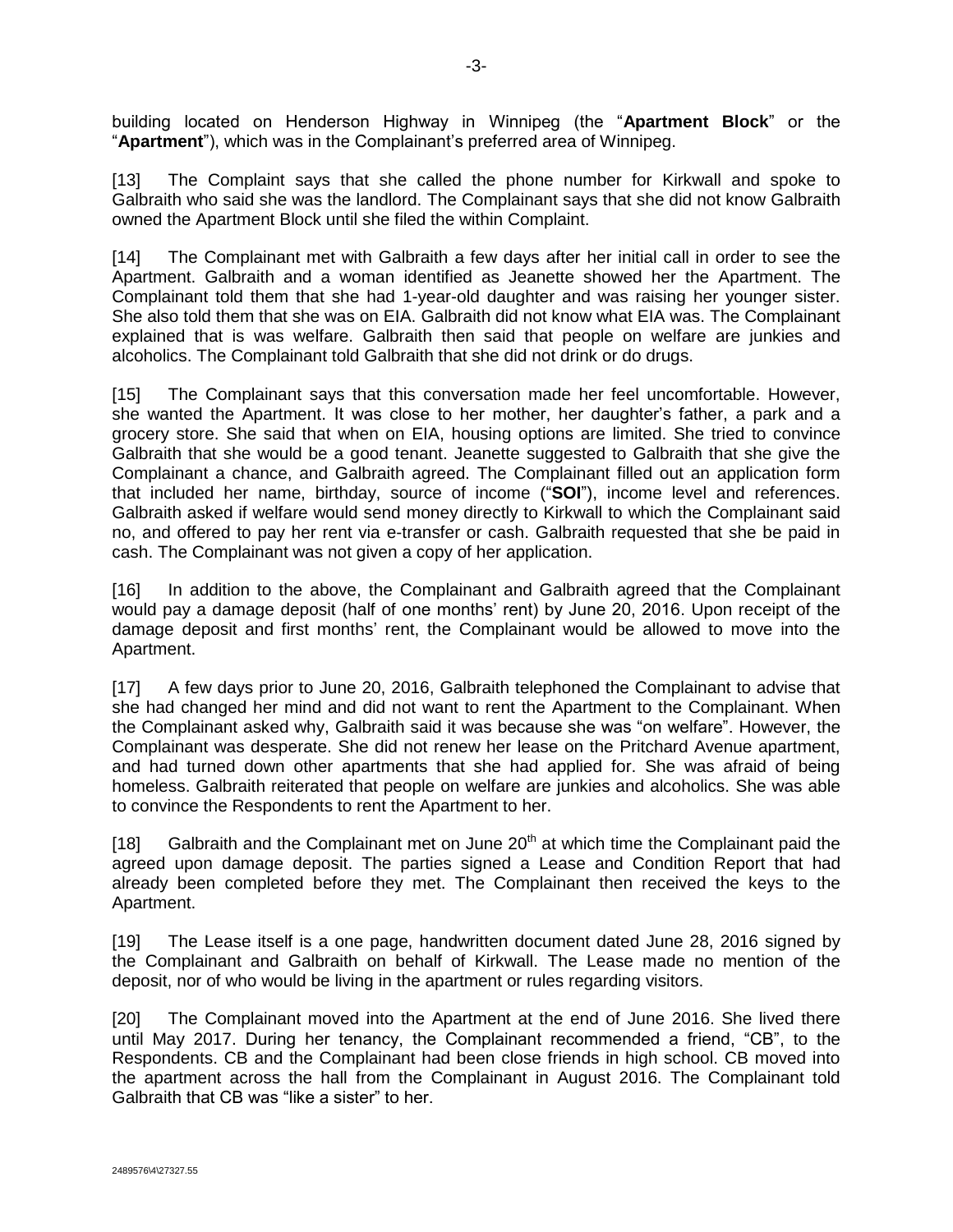[21] The Complainant does not think that Galbraith lived onsite. Jeanette was the contact if there were any problems in the Apartment Building. However, Galbraith attended at the Apartment Building two or three times per week. The Complainant said that she could hear Galbraith screaming at tenants and that was how she knew Galbraith was in the Apartment Building. Galbraith would often leave hand written notes on the Complainant's door. Galbraith personally collected rent from each tenant on the first day of each month.

[22] Within the first month of her tenancy, the Complainant "got into trouble" with Galbraith for being loud when she moved in. She admits that she and her friends were loud and that they banged a few walls. Galbraith also mentioned her kids crying. However, the Complainant said that her child went to bed at 700pm and her sister at 800pm. For the most part they both slept through the night. I accept the Complainant's version of events on this issue.

[23] In late fall or early winter of 2016 the Complainant met "TJ" and Kayla Lawson ("**Lawson**"). Lawson also gave evidence as set out below. The Complainant began dating TJ and soon became pregnant. TJ is a Black man. The Complainant is Caucasian. Initially, TJ visited the Complainant one or two times per week. Once she was pregnant it was up to four times per week. He would often stay overnight. Lawson was the Complainant's friend. She would come to see the Complainant almost daily and they would spend time in the Apartment. The Complainant explained that it was hard to take a one year old out and that is why they stayed in. However, she did leave to walk her sister to school each day.

[24] Accordingly to the Complainant, TJ encountered Galbraith a few times, the first in the late Fall of 2016. She recalled that it had not snowed yet, but that she was already pregnant. Shortly thereafter, Galbraith asked the Complainant who "that nigger'' was. The Complainant responded that TJ was her boyfriend. Galbraith then said that if it were up to her, the Complainant would not be dating that "N". The Complainant said that this upset her. She said the words used were degrading. She said she was hurt. She was not sure if anyone else heard the comments.

[25] The Complainant said that her pregnancy started showing around her third month. Around that time, Galbraith noticed and asked her if she was pregnant. The Complainant told her yes. Galbraith called her a whore. The Complainant was 21 years old, pregnant, the single parent of a small child and raising her sister. The Complainant testified that she was aggravated and may have called Galbraith a bitch. She thinks another tenant may have heard the exchange but was not sure.

[26] The Complainant also spoke of another encounter whereby she and TJ were passing Galbraith in the hall and Galbraith called TJ the "N" word. The Complainant said that both she and TJ heard the comment. This too upset her.

[27] The Complainant said that Galbraith also made comments about her and her baby. In December 2016 or January 2017 Galbraith called the Complainant a whore and referred to her unborn child as a "nigger baby". The Complainant found this particularly distressing, as it was a direct attack upon her unborn child.

[28] The Complainant said that at one point Galbraith came to see her and asked, "who are all the men around"? When the Complainant said that her boyfriend comes to visit, she repeated her comment about "if it were up to me…".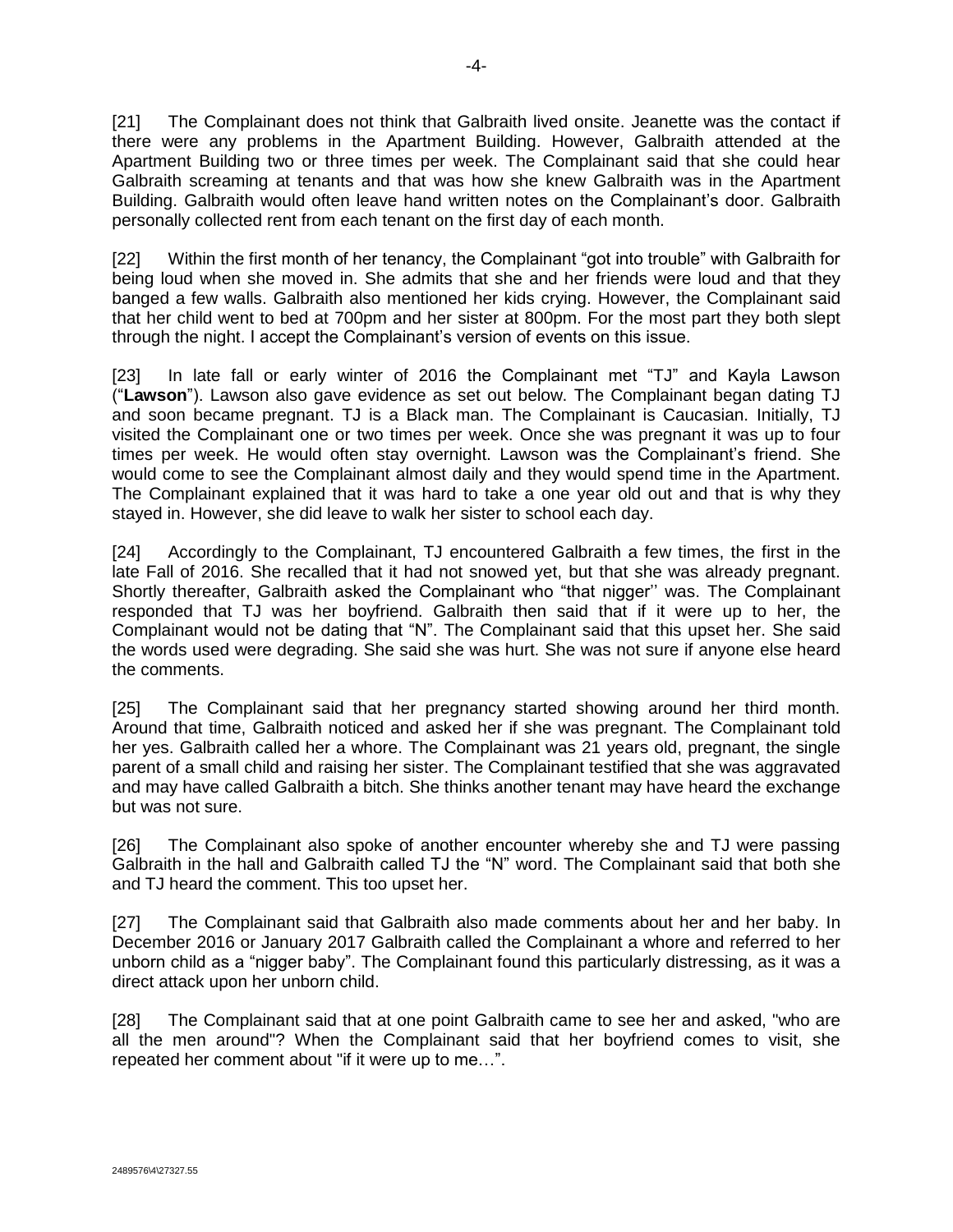[29] The Complainant testified to Galbraith leaving a number of handwritten notes taped to her Apartment door. She produced a note dated March 31, 2017, signed by "Landlord", advising that the rent would increase to \$681.00 effective the next day. The handwriting is consistent with that on the Lease. The Complainant also produced receipts signed by Galbraith, evidencing her payment of rent. Again, the handwriting is consistent with that on the Lease and the March 31, 2017 note.

[30] At some point during the winter of 2016/7, CB was away and arranged for Galbraith to pick up her rental payment from the Complainant. The next month, CB was away on the first day of the month so Galbraith attempted to collect her rent from the Complainant. According to the Complainant, Galbraith was aggressive and rude. As a result, the Complainant left a note, addressed to "Wilma", taped to her door. In the note, the Complainant asked Galbraith to not collect rent from other tenants from her, unless arranged in advance. Galbraith wrote back to the Complainant on the very same note, signed "Upset Landlord". The note said:

"I understand CB is your sister now you tell me she is not. Your always lieing you never told me one thing thats the truth. I'm really sick of this. Why don't you find a place to live where you will be happy."

[31] Again, the handwriting contained in the note from "Upset Landlord" is consistent with the handwriting in the Lease, the March 31, 2017 note and the rental receipts.

[32] The Complainant explained that when she vouched for CB, she told Galbraith that CB was "like a sister" to her. She opined that Galbraith took that to mean that they were actually sisters. When Galbraith found out that the Complainant and CB were not sisters, Galbraith accused the Complainant of being a liar. The Complainant said that after receiving the Upset Landlord note from Galbraith, she tried to avoid her if she was in the building. She said she could hear her and when she did, she would stay in the Apartment and be quiet. She said it was not a good relationship.

[33] The Complainant testified that the way Galbraith spoke to her was very difficult to live with. She acknowledged that she had vouched for CB and that reflected poorly upon her. She spoke of CB spiraling downward, being loud and partying too much. The Complainant herself reported CB to police in order to break up parties. CB had a five-year-old child and the Complainant reported CB to Child and Family Services. At one point, Child and Family Services apprehended CB's child and placed the child with the Complainant as a place of safety.

[34] According to the Complainant, the tension between she and Galbraith increased. Galbraith would often shout at her and accuse her of being loud. This culminated in Galbraith physically assaulting her. This occurred in the spring of 2017, when the Complainant was five or six months' pregnant. Galbraith shoved her; she was off balance and fell backwards. The Complainant reported the incident to the police, who spoke with Galbraith and told her to stay away from the Complainant.

[35] Around the same time, the Complainant was having problems with her refrigerator. This culminated in her having to call the Residential Tenancies Branch to complain. Ultimately it took a month for her to get a new refrigerator, and she went without one during that entire time. According to the Complainant, the Respondents were purposefully unresponsive to the refrigerator situation in order to drive her out of the Apartment.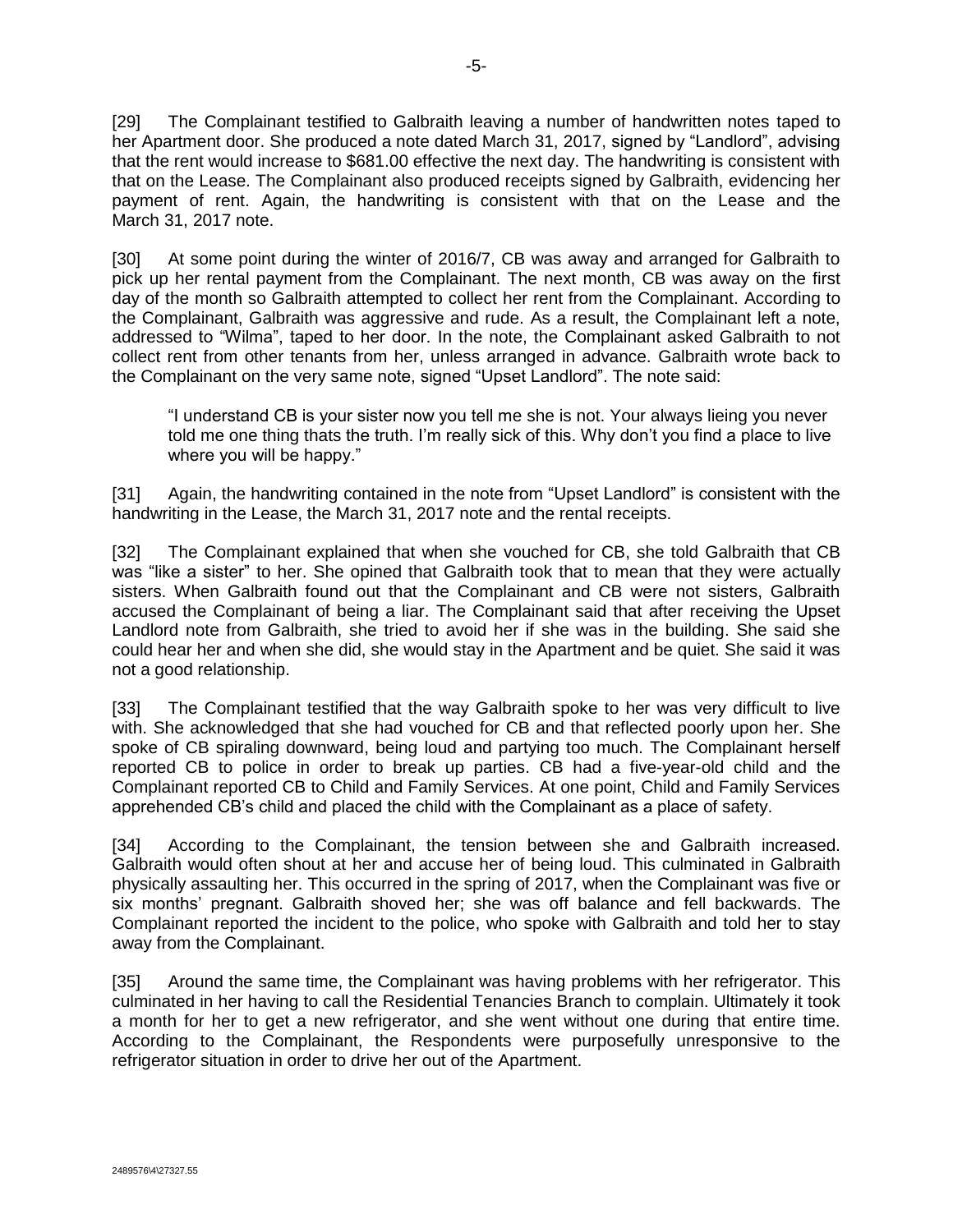[36] Around the beginning of April 2017 the Complainant found a note taped to her door, handwritten and signed by "Very Upset Tenant". The Complainant produced the note which said:

"To the one that causes trouble. I live here too and I hear you give your landlord trouble call her names, phone human rights police & rentalsman report her she never bothers you you're a lier bitch trouble maker you have all different kind of man running in and out of the building you know what kind of person that is slut. The landlord is a good person live here for a long time no trouble. But you come here and make trouble move away and stop upsetting the landlord you bitch all you do is lie. Move away now. She wants her key's left in the kitchen she said."

[37] The Complainant alleges that Galbraith wrote the "Upset Tenant note". She said it was taped to her door like other notes from Galbraith, was in Galbraith's handwriting, and was in Galbraith's style of writing. This note upset her very much, such that by April 20 she went to see her physician. Her mental health was deteriorating. Her physician recommended that she move out of the Apartment and he wrote a note to that effect. The Complainant gave the note from her physician Galbraith.

[38] I find that Galbraith wrote the "Upset Tenant" note. The note was taped to the Complainant's door, written in handwriting that is the same as Galbraith's, and written in a style of communication consistent with the way Galbraith communicates. I also find that the note was left for the Complainant in order to drive her out of the Apartment Building. Alternatively, if Galbraith did not write the Upset Tenant note, the note was nonetheless designed to drive the Complainant out of the Apartment.

[39] On April 20, 2017 the Complainant received a Notice to Vacate dated the same day. The Complainant believed this note to be written by Jeanette as Jeanette brought the note to her. The handwriting and style are very different from the other documents produced by the Complainant. The Notice to Vacate confirmed the Complainant's agreement to vacate the Apartment by May 15, 2017, and further, that rather than paying two weeks' rent on May 1<sup>st</sup>, Kirkwall would keep the damage deposit paid by the Complainant in June 2016. This note was signed by Galbraith and the Complainant.

[40] Notwithstanding the agreement reached on April  $20<sup>th</sup>$ , Galbraith attempted to collect the full rent that she considered due on May 1<sup>st</sup>. On April 30<sup>th</sup> Galbraith left a note for the Complainant dated April  $17<sup>th</sup>$ . This note said "Will pick up balance of rent due to the move on the 15<sup>th</sup> of May", signed "Landlord". The note also says "I demand of the keys of the apt".

[41] The Complainant thought that Galbraith was trying to collect \$681.00 from her on May 1, 2017. As a result, she wrote a note to Galbraith dated May 1<sup>st</sup> and left it taped to her door. The note said that as per their agreement, she owed no money and would vacate the Apartment by May 15<sup>th</sup>. Days later, Galbraith knocked on the Complainant's door. Galbraith read a note to her, and then handed that note to her. The note is dated May 5, 2017 and demands payment of full rent for May 2017, that the Apartment be vacated by May 15, 2017 and further accused the Complainant of not allowing Galbraith access to the Apartment so that she could show it. Attached to this note was a Form 8, Notice of Termination by Landlord.

[42] In addition, the May 5, 2017 note referred to the Complainant as a liar – "all you do is lie & lie some more…" signed by "very unhappy Landlord". The Complainant says that while she was reading the note, Galbraith "screamed" at her and belittled her.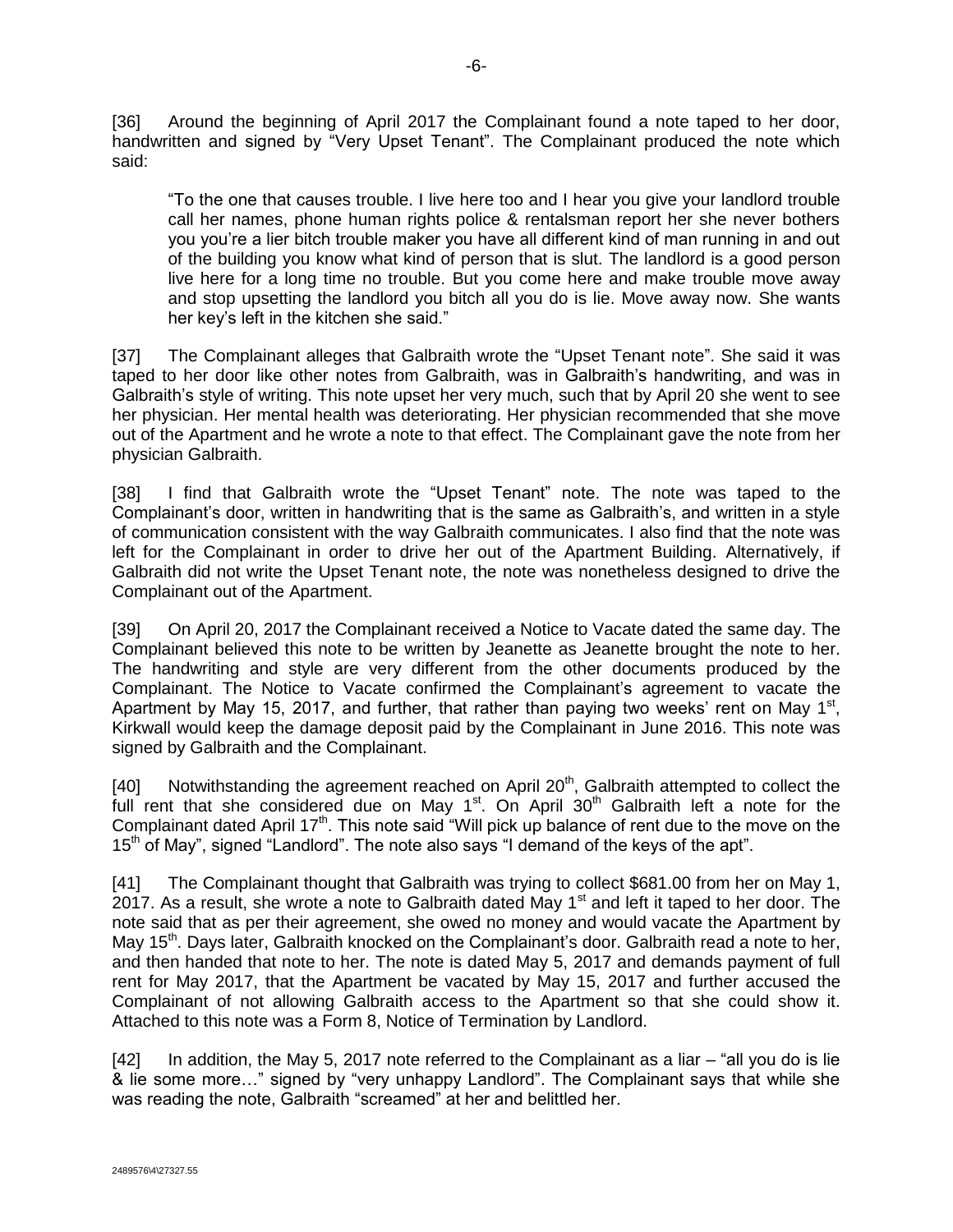[43] As a result of receiving the May 5, 2017 note with Form 8, the Complainant contacted the Residential Tenancies Branch. She provided them with a copy of the April 20, 2017 agreement. The Residential Tenancies Branch advised the Complainant that she could stay in the Apartment until May 15 and did not owe Kirkwall additional money.

[44] Thereafter, the Complainant admits that she did prevent Galbraith from showing the Apartment. She said that Galbraith would show up at her door and she would not answer and would stay quiet. She said that she was afraid of Galbraith. She said that Galbraith made her feel "like crap". The Complainant received a 24-hour notice dated May 1, 2017. It was taped to her door, signed by "Landlord". The noted demanded access to the Apartment the next day at 10:00 A.M., and that the keys be left on the counter. The Complainant admits that she denied the view and did not leave the keys. She says that she moved most of her things out around May 1, but attended each day to clean. She left the keys on the counter on the 15<sup>th</sup> of May.

[45] The Complainant did not have any further interactions with either of the Respondents. However, she said that she was paranoid that Galbraith was following her. She required medication for her anxiety. She was scared that they would run into each other.

[46] The Complainant incurred expenses in having to move from the Apartment including a U-Haul rental of \$150 and storage unit rental of \$119/month for two months. The Complainant had to move in with her aunt on a temporary basis and paid her \$350.00 in rent.

# **Kayla Lawson**

[47] Kayla Lawson also gave evidence.

[48] Lawson and the Complainant became friends in the Fall of 2016. At that time Lawson lived with her parents outside of Winnipeg, and the Complainant lived in the Apartment. Lawson worked in snow removal in the winter, and landscaping in the summer. She would see the Complainant an average of two to three times per week and once per week would sleep at the Apartment. She said that staying in was easier than going out as the Complainant was pregnant and raising two children.

[49] Lawson says that her first encounter with Galbraith was in the hallway of the Apartment Building. Galbraith asked "who the f\*\*\* are you? What the f\*\*\* are you doing here". Lawson says she told Galbraith she was there so see the Complainant. She apologized for being there.

[50] Lawson also said that one morning, Galbraith was pounding on the Complainant's door, screaming. TJ was there. According to Lawson she said that "N's were not allowed in her building" and repeated the "N" word. She says this was in either October or November 2016. Lawson said that over the course of the Complainant's tenancy with Kirkwall, she heard Galbraith use the "N" word around ten times. She says that when the Complainant was six or seven months' pregnant, she heard Galbraith call the Complainant a whore and refer to her baby as a "nigger baby". Lawson also heard Galbraith yell at other tenants in the Apartment Building, including CB. Lawson also testified to the Complainant was without a working refrigerator for approximately one month in 2017.

[51] Lawson testified to observing how upset the Complainant was by Galbraith's treatment of her and that it caused the Complainant stress, to fell degraded and unhappy. She and the Complainant remain friends as of the hearing of this matter.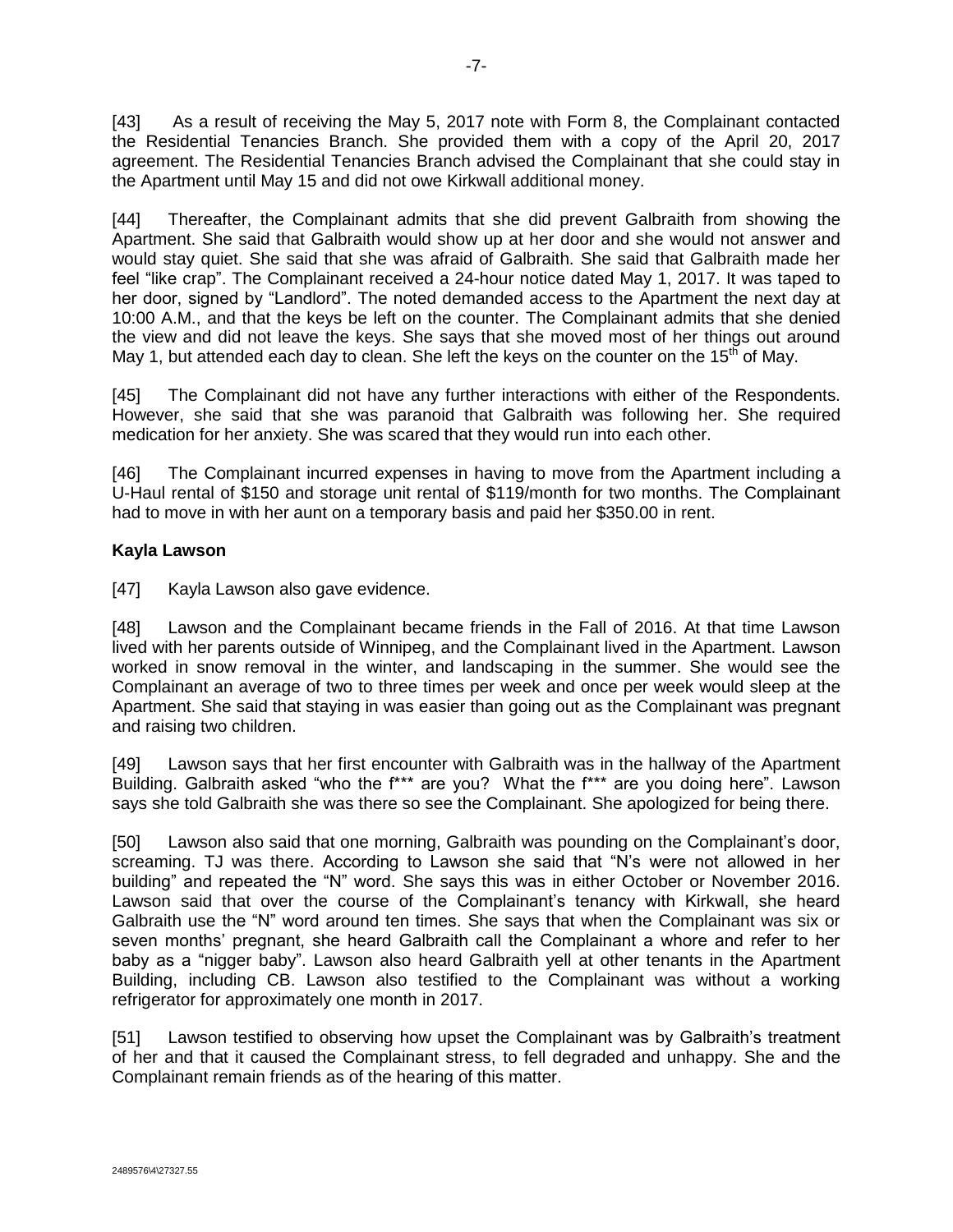[52] Lawson's testimony was somewhat consistent with that of the Complainant, although in my view, Lawson was prone to exaggeration. Nevertheless, Lawson's testimony illustrated the toxic atmosphere in the Apartment Building created by Galbraith, and further, the effect that toxicity had upon the Complainant.

## **The Respondents**

[53] The Respondents did not attend at the hearing of this matter. However, Kirkwall did file a handwritten reply to the Complaint, signed by Galbraith. This is an unsworn document, unsupported by direct examination and untested by cross-examination. It is therefore of little value. For what it is worth, the Respondents deny the allegations contained in the Complaint and further, attack the credibility of the Complainant. Of more import is that the Reply filed by Kirkwall was signed by Galbraith, and is in the same handwriting and communication style found on and in the Lease, the March 31, 2017 note, the receipts, the Upset Tenant note and the Upset Landlord note.

[54] No other evidence was called.

## **Conclusion on the Evidence**

[55] I find that there were at least fourteen separate occurrences of a harassing nature, which overall provide the evidence of a poisoned tenancy. Those occurrences include but are not limited to two incidents during which Galbraith referred to persons on welfare, of which the Complainant was one, as being junkies and alcoholics; at least four incidents wherein Galbraith referred to the Complainant's boyfriend and unborn child as "niggers" because they were Black; and at least three incidents during which Galbraith referred to the Complainant as a whore or a slut because she was pregnant and not married. Further, I find that the three notes from Galbraith in which she called the Complainant a liar, the physical assault, the refrigerator incident, the Upset Tenant note, and the screaming and yelling, were designed to try and drive the Complainant out of the Apartment Building. I also find that that the final attempt to renege on the April 20, 2017 agreement also constituted harassment of the Complainant.

[56] Further, I also find that the actions taken against the Complainant were as a result of her association with TJ, a Black man, her family status as a single mother, her pregnancy and therefore her sex, and her source of income. While there was no evidence to support the allegation of harassment based upon the Complainant's age, there is likely that her young age made her more vulnerable. Further, the Complaint does not allege harassment based upon race, nor did the Commission argue that the Complainant had been harassed due to her race. Rather, the Commission argued that the harassment suffered by the Complainant was in part due to her association with a Black man, thereby constituting racial harassment. My conclusion in that regard is set out below. However, based upon the foregoing, I find that the Complainant established a *prima facie* case of harassment. Each and every of these incidents were abusive and unwelcome.

# **ARGUMENT**

[57] The Commission made submissions and produced authorities on its own behalf and on behalf of the Complainant. The Commission argued that the prohibition against harassment and its definition is found in Section 19 of the *Code* which reads: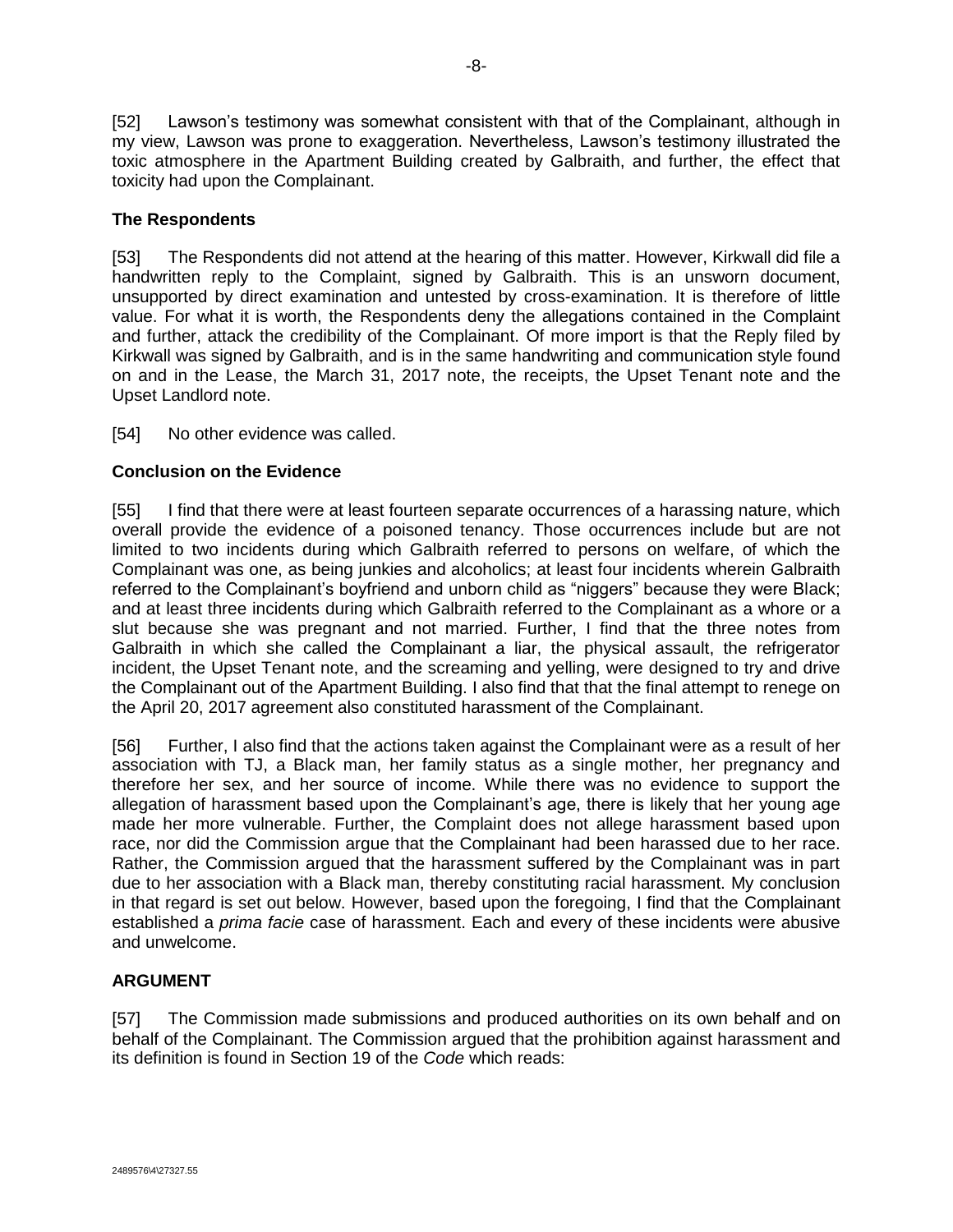## **Harassment**

19(1) No person who is responsible for an activity or undertaking to which this Code applies shall

(a) harass any person who is participating in the activity or undertaking; or

(b) knowingly permit, or fail to take reasonable steps to terminate, harassment of one person who is participating in the activity or undertaking by another person who is participating in the activity or undertaking.

## **"Harassment" defined**

19(2) In this section, "harassment" means

(a) a course of abusive and unwelcome conduct or comment undertaken or made on the basis of any characteristic referred to in subsection 9(2); or

(b) a series of objectionable and unwelcome sexual solicitations or advances; or

(c) a sexual solicitation or advance made by a person who is in a position to confer any benefit on, or deny any benefit to, the recipient of the solicitation or advance, if the person making the solicitation or advance knows or ought reasonably to know that it is unwelcome; or

(d) a reprisal or threat of reprisal for rejecting a sexual solicitation or advance.

[58] The Commission reiterated that this section codifies principles which were set out in the Supreme Court of Canada decision in *Janzen v. Platy Enterprises Ltd.* 1989 CanLII 97 (SCC), [1989] 1 S.C.R. 1252 and have been reaffirmed in many cases since then. In any human rights complaint the standard of proof is the civil standard of proof on a balance of probabilities and the standard of conduct the respondent is expected to meet is the civil standard of a reasonable person.

[59] The Commission cited the Nova Scotia Human Rights Board of Inquiry decision of *Miller v. Sam's Pizza House,* [1995] N.S.H.R.B.I.D No. 2 at paragraph 127 wherein it was established that a complainant must prove, on a balance of probabilities, that there a was a contravention of the legislation, and that this involves two parts – proof that the alleged conduct by the respondent occurred, and proof that the alleged conduct constituted prohibited conduct in the circumstances. If the complainant leads evidence that would satisfy these two requirements, then the respondent has an evidentiary burden to respond with some evidence that the acts did not occur or that they did not constitute sexual harassment.

[60] The Commission argued that in this case, the Respondents did not respond with any evidence whatsoever. Given that the Reply was an unsworn document, unsupported by direct examination and untested by cross-examination, that is correct. The Respondents did not respond with any evidence whatsoever.

[61] The Commission also referred to the British Columbia Court of Appeal decision in *Faryna v. Chorney,* [1952] 2 D.L.R. 354 wherein at page 357 the issue of credibility was addressed. O'Halloran, speaking for the court, said: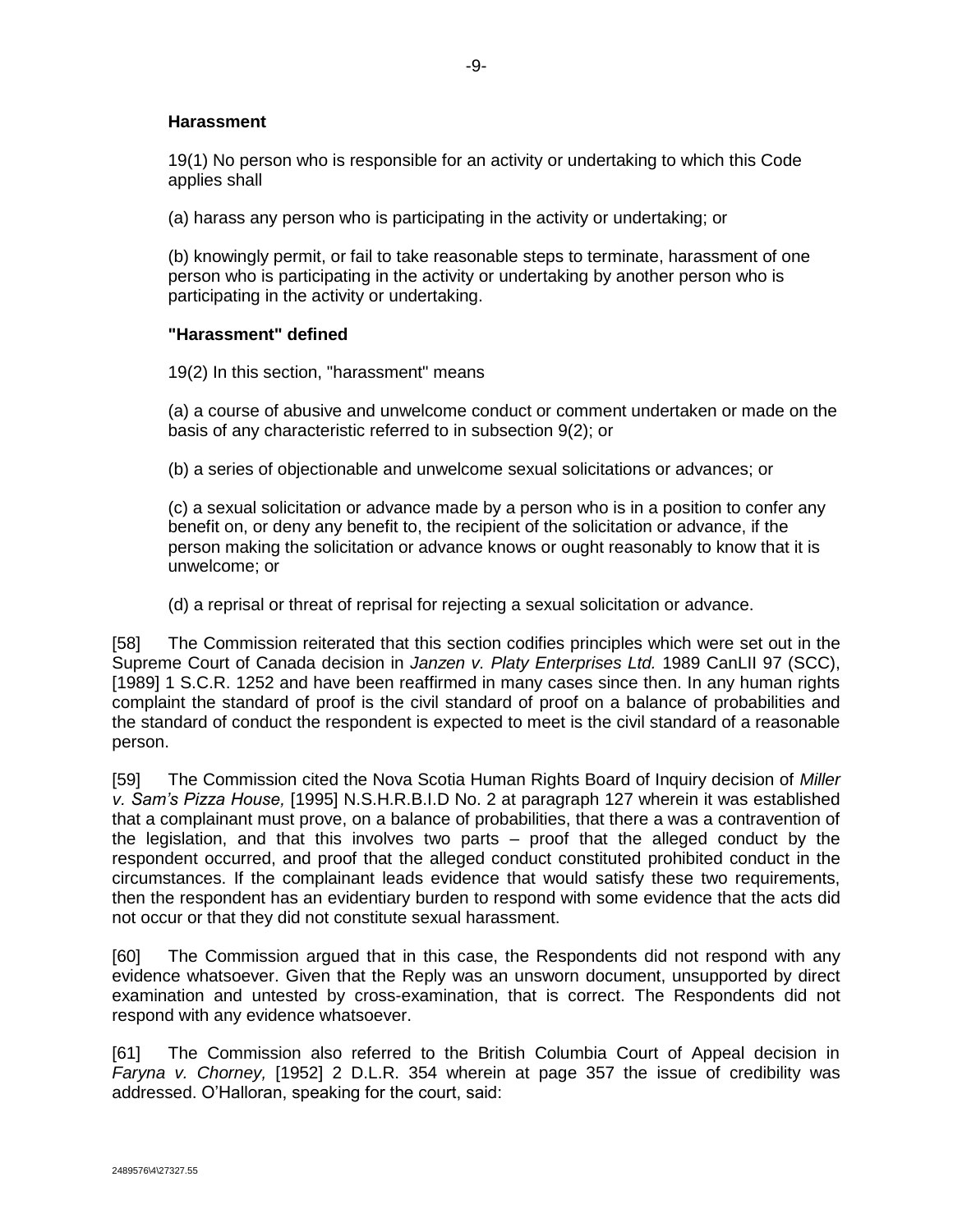"The credibility of interested witnesses, particularly in cases of conflict of evidence, cannot be gauged solely by the test of whether the personal demeanour of the particular witness carried conviction of the truth. The test must reasonably subject his story to an examination of its consistency with the probabilities that surround the currently existing conditions. In short, the real test of the truth of the story of a witness is such case must be its harmony with the preponderance of the probabilities which a practical and informed person would readily recognize as reasonable in that place and in those conditions."

[62] The Commission argued that the Complainant was a credible witness, who not only testified in a believable manner, but her testimony was "in harmony" with the preponderance of the probabilities that surrounded the existing conditions.

[63] The Commission argued that the Complainant established that she was a young, pregnant woman on EIA, in a relationship with a Black man, and that she was subjected to harassment by the Respondents contrary to section 19 of the *Code*. The Commission invited me to use an intersectional analysis of discrimination and referred to the Ontario Human Rights Tribunal decision in *Baylis-Flannery v. DeWilde (c.o.b. Tri Community Physiotherapy),* [2003] O.H.R.T.D. No. 27.

[64] In *Baylis,* the complainant alleged discrimination based on a number of grounds. At paragraph 143, the Tribunal wrote that an intersectional analysis of discrimination is a factdriven exercise that assesses the disparate relevancy and impact of the possibility of compound discrimination. At paragraph 144, the Tribunal noted that reliance on a single axis analysis where multiple grounds of discrimination are found, tends to minimize or even obliterate the impact of racial discrimination on women of colour who have been discriminated against on other grounds, rather than recognize the possibility of the compound discrimination that may have occurred.

[65] The Tribunal gave the example that in *Baylis,* the complainant was not a woman who happened to be Black, nor a Black person who happened to be a woman, but rather, was a Black woman. In *Baylis,* the Tribunal determined that the multiple and serious forms of discrimination that the complainant endured, were intersectional in nature, and caused damage to her physical and emotional well-being.

[66] The Commission argued that much of the harassment endured by the Complainant came as a result of her association with a Black man, and her carrying a biracial baby. The Commission argued that harassment on the basis of association or presumed association with another individual or group is prohibited by section 9(1)(c) of the *Code*. The Commission relied upon the Nova Scotia Human Rights Board of Inquiry decision in *Y.Z. v. Halifax (Regional Municipality),* [2018] N.S.H.R.B.I.D. No. 2 wherein the Board dealt with a complaint alleging discrimination related to race, colour or aboriginal origin, related to persons with whom that complainant was associated. At paragraph 50 of *Y.Z.* the Board cited *Hill v. Misener,* (1997) CarswellNS 590 wherein a complainant was told by her landlord that he would not rent to her if she was going to have people there who were Black. The landlord did not know that the complainant's children were biracial. The Board found that the respondent did not have to have actual knowledge of the complainant's association with persons of colour, nor did the respondent have to have intent, in order for the Board to find discrimination.

[67] At paragraph 51 of *Y.Z.,* the Board concluded that *Meisner* establishes that discrimination on account of association is no more complicated than establishing, first, that the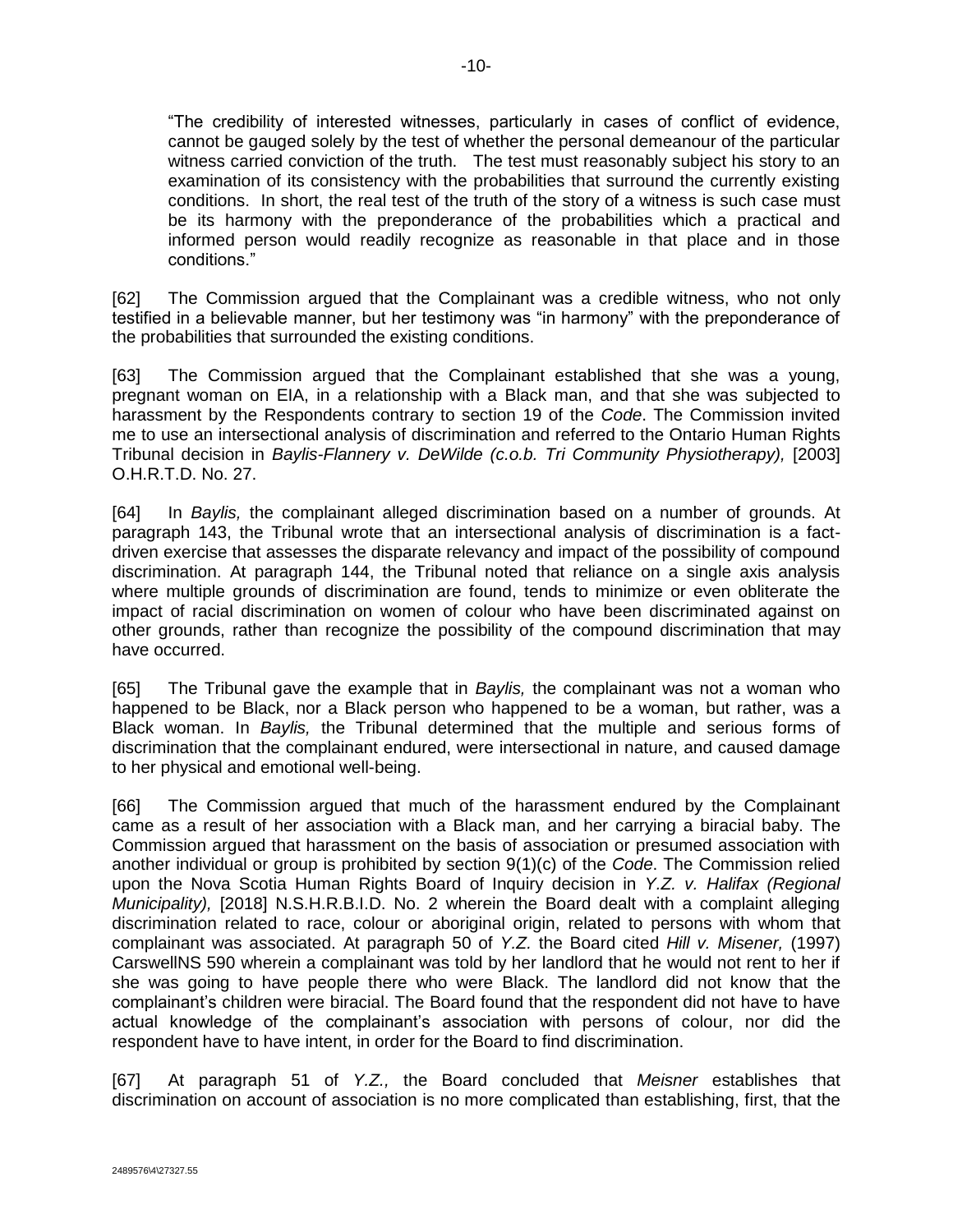complainant has an association with someone that falls under a prohibited ground, and second, that the complainant had a burden imposed upon him or her as a result of that association. In the context of *Y.Z.,* the Board concluded that the complainant must prove that he suffered a burden from the allegedly poisoned environment and racial harassment because of his association with his wife and other minorities. Further, as per *Meisner,* "complicating the analysis more than this would not be consistent with the remedial purpose of the Act, which is to be interpreted liberally."

[68] The *Code* prohibits discrimination on the basis of association or presumed association with another individual or group. Counsel for the Commission argued that the Complainant had on a balance of probabilities established the alleged conduct and further, that such conduct constituted harassment. The Commission argued that such conduct was abusive and unwelcome. At paragraph 131 of *Miller,* it was found that crude, humiliating, and demeaning insults together with taunting was held to have created a poisoned work environment that constituted harassment. At paragraph 46 of *Y.Z.,* citing the Ontario Board of Inquiry in *Dhillon v F.W. Woolworth Co. Ltd (1982), 2 C.H.R.R. D/743,* it was found that verbal racial harassment, through name-calling, in itself, is "…prohibited conduct". The Commission argued that Galbraith's comments and actions were crude, humiliating and demeaning, that she taunted or goaded the Complainant to leave, and this constituted harassment as defined by the *Code*. The Commission further argued that Galbraith's name calling of the Complainant was equally objectionable and equally prohibited by the *Code*. Counsel asserted that "derogatory language is prohibited conduct" and that "such conduct created a poisoned housing environment" for the Complainant.

[69] The Commission further argued that a person's home is their safe place, a sanctuary, and that jarring language, degrading comments, volatility all made the Complainant feel unsafe. Further, the Complainant was vulnerable – young, a single parent, pregnant, with limited income. She was not in a position to leave. Citing *Bayliss* at paragraph 126 and *Y.Z.* at paragraphs 42 to 48, the Commission argued that the *Code* offers protection from a poisoned home environment, and requires landlords like the Respondents to provide a harassment free tenancy. The nature of tenancy is the type of context of vulnerability envisioned by the Supreme Court of Canada in *British Columbia Human Rights Tribunal v. Schrenk,* [2017] S.C.J. No. 62 in which at paragraph 48 the Court determined that the structure of the British Columbia Code supports an approach that views employment or tenancy as a context requiring remedy against the exploitation of vulnerability rather than a relationship needing unidirectional protection. Contexts of vulnerability are those in which discrimination may arise.

# **DECISION**

[70] Section 19(1) of the *Code* provides that no person who is responsible for an activity or undertaking to which the *Code* applies may harass any person who is participating in the activity or undertaking, and further, may not knowingly permit or fail to take reasonable steps to terminate such harassment. Harassment is defined as a course of abusive and unwelcome conduct or comments made on the basis of any characteristic referred to in subsection 9(2) of the *Code.*

[71] The principles above were those set out by the Supreme Court of Canada in *Janzen* and have been reaffirmed in many cases since then. In any human rights complaint the standard of proof is the civil standard of proof on a balance of probabilities and the standard of conduct the respondent is expected to meet is the civil standard of a reasonable person.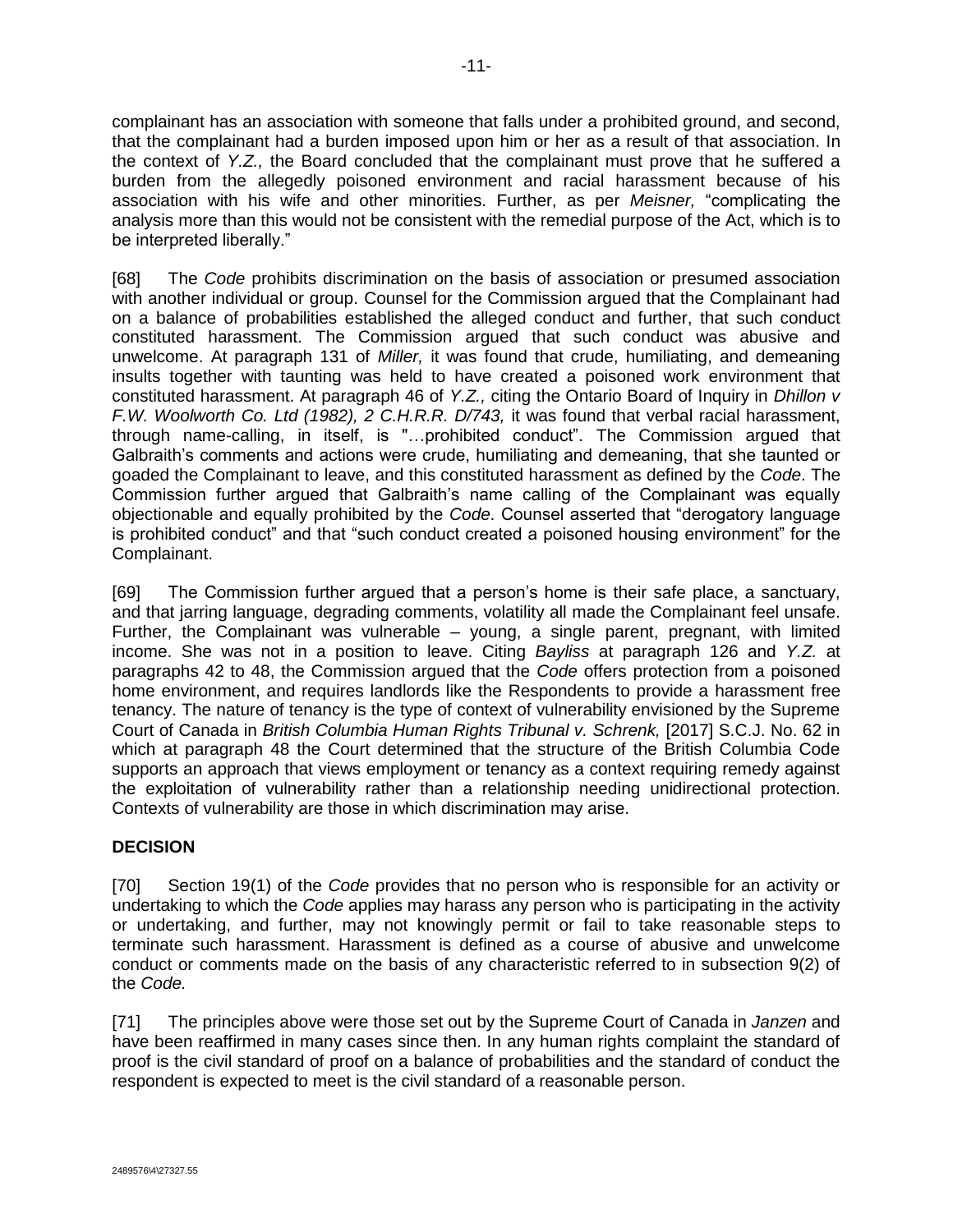[72] I accept the Commissions submissions regarding the Nova Scotia Human Rights Board of Inquiry decision in *Miller* at paragraph 127 wherein it was established that a complainant must prove, on a balance of probabilities, that there a was a contravention of the legislation, and that this involves two parts – proof that the alleged conduct by the respondent occurred, and proof that the alleged conduct constituted prohibited conduct in the circumstances.

[73] I have previously found that the alleged conduct by the Respondents did occur as alleged. As set out above and below, I also find that the alleged conduct constituted prohibited conduct in the circumstances.

[74] In *Miller,* the Board of Inquiry determined that once a complainant leads evidence that would satisfy these two requirements, the respondent has an evidentiary burden to respond with some evidence that the acts did not occur or that they did not constitute prohibited conduct.

[75] The Respondents did not attend the hearing having agreed to dates and receiving notice of the hearing. Accordingly, the Respondents did not respond with any evidence whatsoever that the acts did not occur or that they did not constitute prohibited conduct.

[76] The Commission argued and I so find that the Complainant was a credible witness, who not only testified in a believable manner, but that her testimony was "in harmony" with the preponderance of the probabilities that surrounded the existing conditions as envisioned by the Court in *Faryna.*

[77] I also find that the case at hand warrants an intersectional analysis as referred to by the Ontario Human Rights Tribunal in *Baylis.* Reliance upon a single axis analysis where multiple grounds of harassment are found does in some cases tend to minimize or even obliterate the impact of discrimination or harassment. Where appropriate, an intersectional analysis ought to be used in order to recognize the cumulative effect of compound discrimination or harassment. This is reflected in section 43(1.1) of the *Code*.

[78] In this case, the Complainant was not just a woman who happened to be pregnant with a baby whose father happened to be black, and who happened to be on EIA. Rather, the Complainant was a vulnerable, pregnant woman in a relationship with a Black man whose source of income was EIA. As in *Baylis,* the multiple and serious forms of discrimination that the Complainant endured were intersectional in nature, and caused damage to her physical and emotional well-being.

[79] There is no question that the whore and slut comments made by Galbraith towards the Complainant were as a result of her being pregnant, unmarried and a woman. These comments therefore constitute harassment on the basis of sex, pregnancy and family status as defined by the *Code.* Further, the junkies and alcoholics comments made by Galbraith towards the Complainant were as a result of her being in receipt of EIA and therefore constitute harassment on the basis of source of income.

[80] The Commission also argued that much of the harassment endured by the Complainant came as a result of her association with a Black man, and her carrying a biracial baby. I agree with the Commission's submission that harassment on the basis of association or presumed association with another individual or group is prohibited by section 9(1)(c) of the *Code*. Further, I find that as in the Nova Scotia Human Rights Board of Inquiry decisions in *Y.Z.* and *Misener,* discrimination or harassment on account of association is no more complicated than establishing, first, that a complainant has an association with someone that falls under a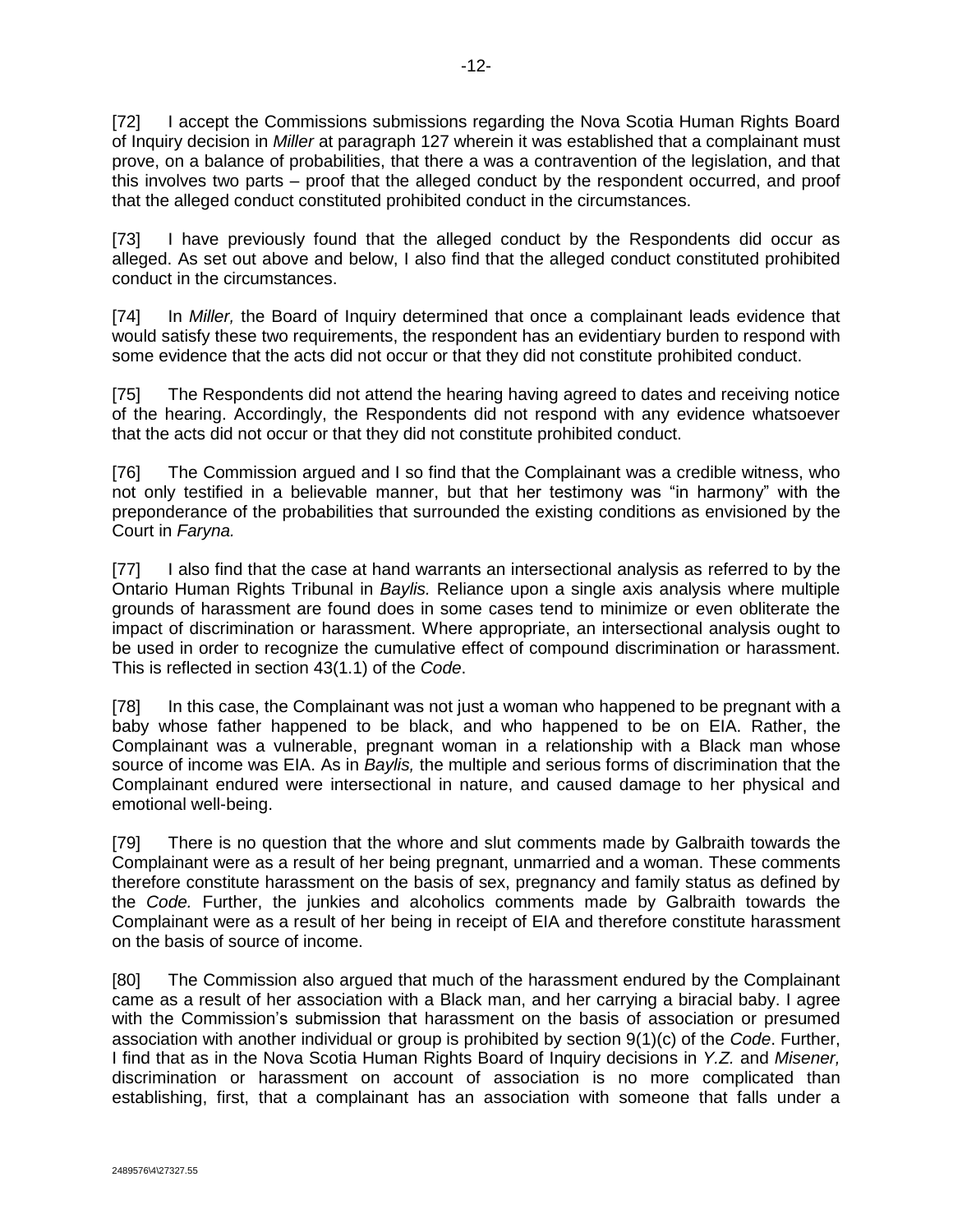prohibited ground, and second, that the complainant had a burden imposed upon him or her as a result of that association. I find that as in *Y.Z.,* the Complainant proved that she suffered a burden from the poisoned tenancy because of her association with TJ, a Black man. I further

find that the comments made by Galbraith were abusive and unwelcome and therefore harassing. Although the Complaint does not allege harassment on the basis of race, it does allege harassment on the basis of family status, and I find that such comments are prohibited, whether related to race or family status.

[81] I further find that as in *Miller* and *Dhillon,* Galbraith's crude, humiliating, and demeaning insults together with name calling and taunting/attempted to drive the Complainant out of the Apartment Building created a poisoned tenancy that also constituted harassment.

[82] I accept the Commission's submission that a person's home is their safe place, a sanctuary, and that jarring language, degrading comments, volatility all made the Complainant feel unsafe. The Complainant was vulnerable – young, a single parent, pregnant, with limited income. She was not in a position to leave. Further, the *Code* offers protection from a poisoned home environment, and requires landlords like the Respondents to provide a harassment free tenancy. The nature of tenancy is the type of context of vulnerability envisioned by the Supreme Court of Canada in *Schrenk.*

[83] In that regard, the Commission submitted that Kirkwall ought to be held vicariously liable for the actions of Galbraith. At all material times hereto, Galbraith was Kirkwall's sole director, officer, President and disclosed shareholder. Galbraith executed the Lease on behalf of Kirkwall, and I find that she was at all times acting on behalf of Kirkwall. I therefore find that Kirkwall must be found vicariously liable for the actions of Galbraith for the reasons set out by the Supreme Court of Canada in *Platy* and *Robichaud v Canada* (Treasury Board) (1987), CanLII 73.

# **REMEDY**

[84] Having found that the Respondents have contravened the *Code*, section 43(2) affords me with discretion to order the Respondents to:

- (a) do or refrain from doing anything in order to secure compliance with this Code, to rectify any circumstances caused by the contravention, or to make just amends for the contravention;
- (b) compensate any party adversely affected by the contravention for any financial losses sustained, expenses incurred or benefits lost;
- (c) pay any party adversely affected by the contravention damages in such amount as I deem just;
- (d) pay any party adversely affected by the contravention a penalty or exemplary damages in such amount, subject to subsection 3, as I consider just and appropriate; and
- (e) adopt and implement an affirmative action program or other special program of the type referred to in 11(b), if the evidence at the hearing discloses that a party engaged in a pattern or practice contravening the Code.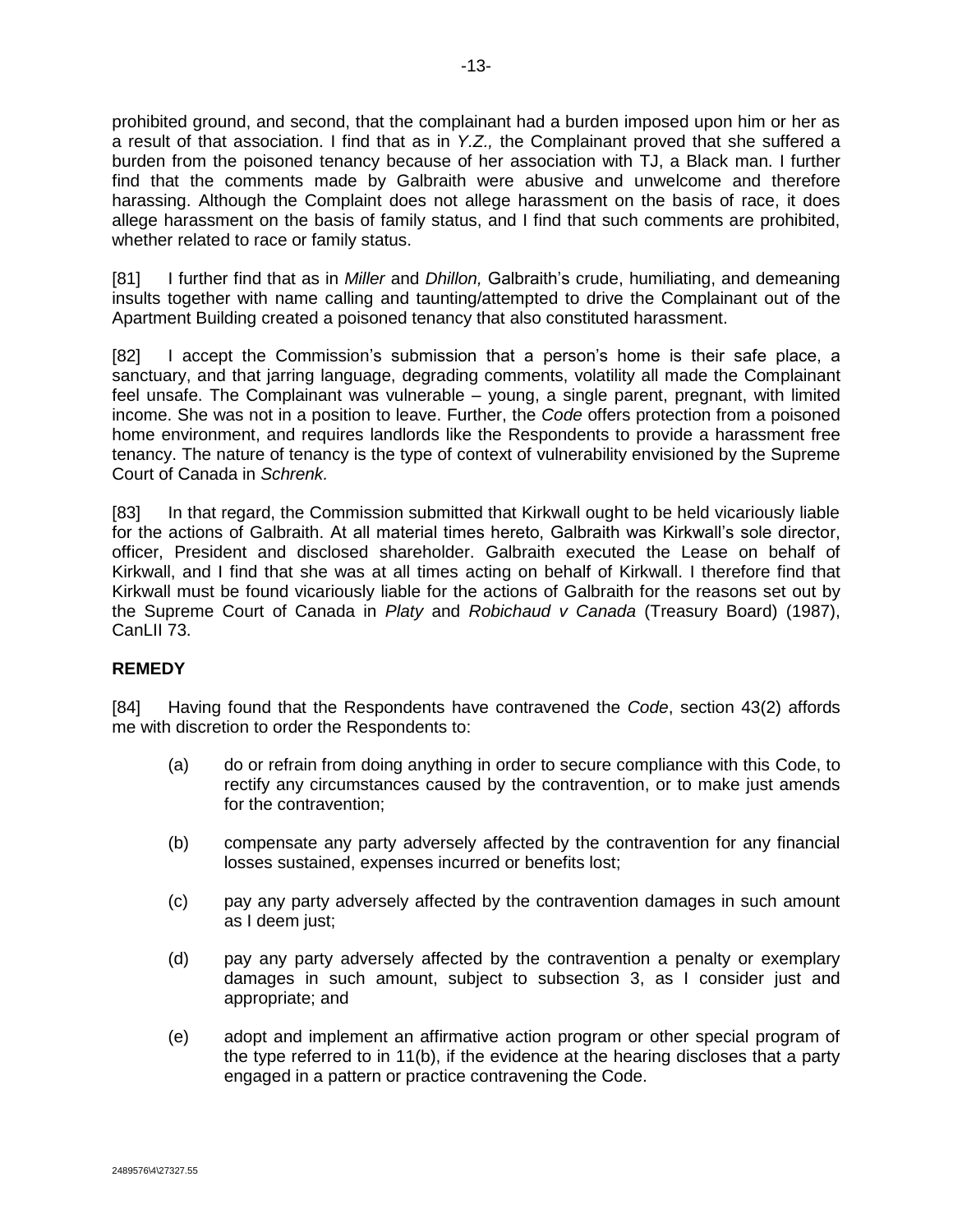[85] The Commission relies upon the decisions in *T.M. v Manitoba,* [2019] M.H.R.B.A.D. No. 13*, Ross v 4888970 Manitoba Ltd.,* [2017] M.H.R.B.A.D. No. 2, *Jedrzejewska v A+ Financial Services Ltd.,* [2016] M.H.R.B.A.D No. 101 *and Y.Z. v. Halifax*, [2019] N.S.H.R.B.I.D. No. 4 in seeking the following order:

- i. that the Respondents be ordered to implement non-discrimination and anti-harassment policies in a form acceptable to the Commission;
- ii. that the Respondents provide training regarding said policies to all employees of Kirkwall including Galbraith;
- iii. that the Respondents post said policies at each location owned by Kirkwall in a conspicuous space where members of the public will see it and further, that copies of said polices be provided to each tenant of Kirkwall;
- iv. that Galbraith be ordered to attend sensitivity training at her own cost and in a manner accepted by the Commission;
- v. that the Respondents compensate the Complainant for losses incurred related to moving and storage fees;
- vi. that the Respondents be ordered to pay to the Complainant damages in the amount of \$15,000.00.

[86] Having regard to the cases cited by the Commission and the orders sought by the Commission, I therefore make the following orders:

- i. The Respondents Kirkwall and Galbraith shall pay to the Complainant damages for injury to dignity, feelings, or self-respect in the amount of \$15,000.00 payable within 45 days of the date of this decision, and the Respondents shall be jointly and severally liable to pay these damages;
- ii. The Respondents Kirkwall and Galbraith shall pay to the Complainant special damages in the amount of \$388.00 payable within 45 days of the date of this decision, and the Respondents shall be jointly and severally liable to pay these damages;
- iii. The Respondents Kirkwall and Galbraith shall draft within 45 days of the date of this decision an anti-harassment and discrimination policy in a form and with content satisfactory to the Commission, and, within 7 days of the Commission indicating its satisfaction, shall
	- a. distribute a copy of the policy to every employee of Kirkwall including Galbraith;
	- b. distribute a copy of the policy to every tenant of Kirkwall;
	- c. post in a conspicuous place of copy of the policy in every location owned or operated by Kirkwall; and